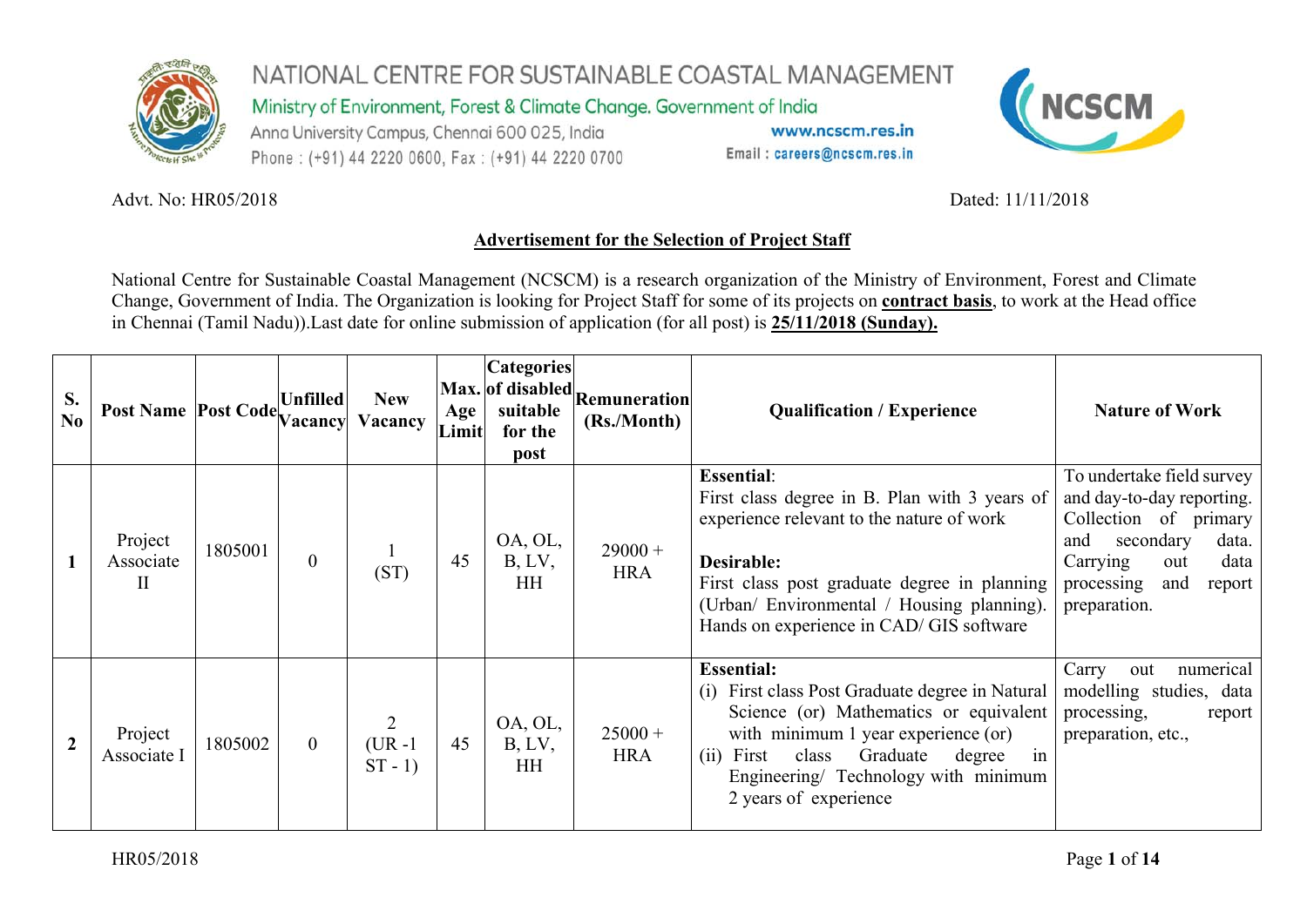

#### Ministry of Environment, Forest & Climate Change. Government of India

Anna University Campus, Chennai 600 025, India Phone: (+91) 44 2220 0600, Fax: (+91) 44 2220 0700



|                         |                             |         |                  |          |    |                                |                         | <b>Experience:</b> Numerical Modelling, Coastal<br>process studies, shoreline management, storm<br>modelling/<br>sediment<br>transport<br>surge<br>modelling/inundation modelling<br><b>Desirable:</b> Ph.D in the relevant subject                                                                                                                                                                                                                          |                                                                                                                                                        |
|-------------------------|-----------------------------|---------|------------------|----------|----|--------------------------------|-------------------------|--------------------------------------------------------------------------------------------------------------------------------------------------------------------------------------------------------------------------------------------------------------------------------------------------------------------------------------------------------------------------------------------------------------------------------------------------------------|--------------------------------------------------------------------------------------------------------------------------------------------------------|
| $\overline{\mathbf{3}}$ | Project<br>Associate I      | 1804005 | (UR)             | $\theta$ | 45 | OA, OL,<br>B, LV,<br><b>HH</b> | $25000 +$<br><b>HRA</b> | <b>Essential:</b><br>(i) First class Master degree in Science with<br>minimum 1 year experience (or)<br>(ii) First class Graduate degree in Engineering/<br>Technology with minimum 2 years of<br>experience<br><b>Experience:</b><br>Mathematical or Computation Modelling<br><b>Desirable:</b><br>Ph.D in mathematics, experience in application<br>of climate change models in coastal and marine<br>environment, working knowledge in C+ (or)<br>Fortran | Development of forecast<br>models to study the<br>climate change impacts<br>on livelihoods of coastal<br>fishing<br>communities;<br>Report preparation |
| 4                       | Project<br>Associate<br>III | 1805003 | $\boldsymbol{0}$ | (SC)     | 45 | OA, OL,<br>B, LV,<br><b>HH</b> | 35000<br>$+HRA$         | <b>Essential:</b><br>First class Post Graduate degree in Marine<br>biology/ Zoology/ Fisheries Science with 3<br>years of research experience in epiphytic<br>and epibenthic communities associated with<br>and<br>seagrass<br>of marine<br>taxonomy<br>organisms.                                                                                                                                                                                           | Participation in extensive<br>field surveys, taxonomy<br>of marine organisms,<br>associated<br>seagrass<br>epiphytic and epibenthic<br>communities.    |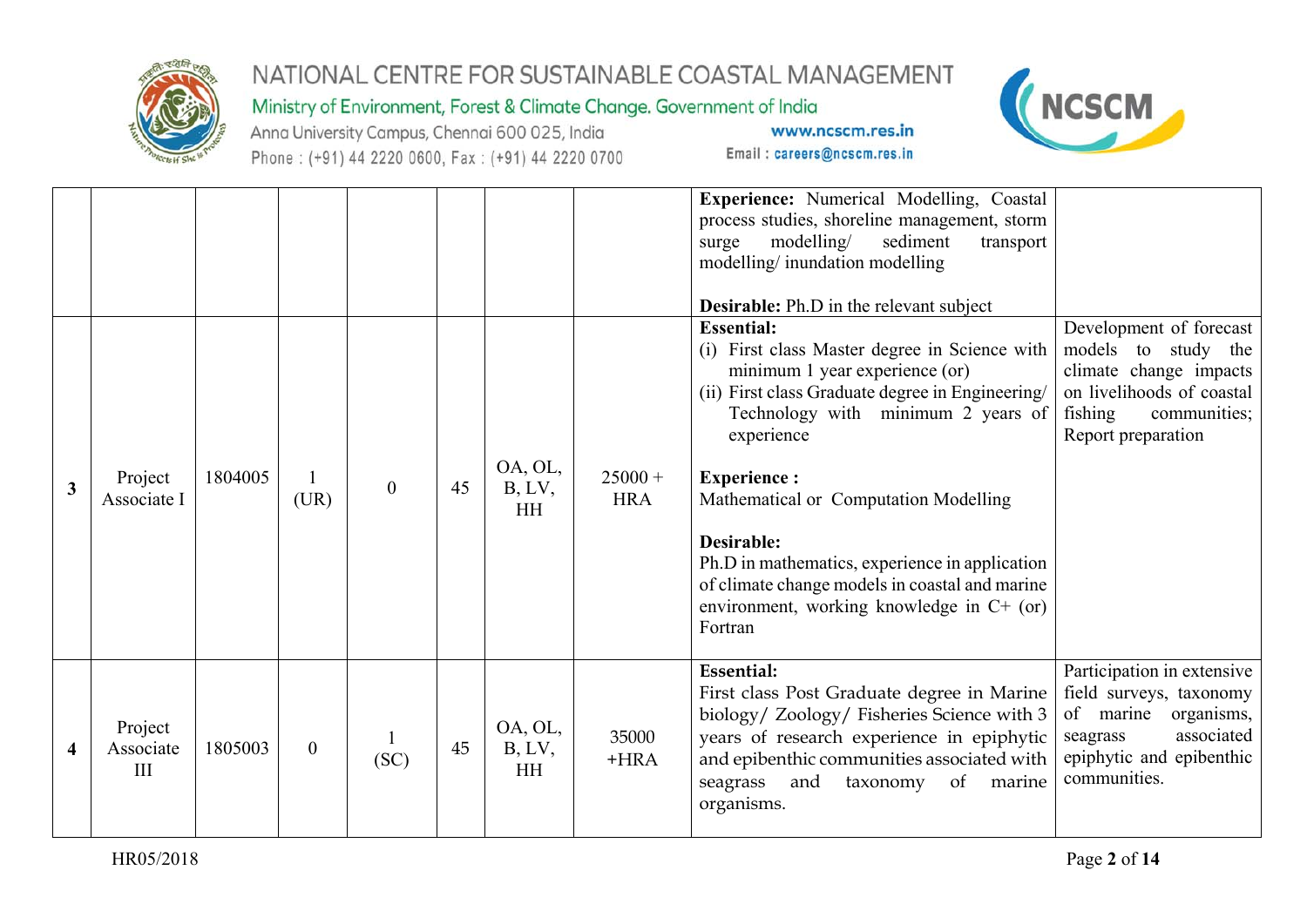

### Ministry of Environment, Forest & Climate Change. Government of India

Anna University Campus, Chennai 600 025, India Phone: (+91) 44 2220 0600, Fax: (+91) 44 2220 0700



|                |                         |         |                  |      |    |           |            | Desirable:                                                 | Assisting Scientists in    |
|----------------|-------------------------|---------|------------------|------|----|-----------|------------|------------------------------------------------------------|----------------------------|
|                |                         |         |                  |      |    |           |            | Expertise<br>marine<br>Taxonomy<br>of<br>in                | data<br>processing<br>and  |
|                |                         |         |                  |      |    |           |            | organisms, PhD in the relevant field.                      | preparation of reports.    |
|                |                         |         |                  |      |    |           |            | <b>Essential:</b>                                          | Carry out Environmental    |
|                |                         |         |                  |      |    |           |            | First class Post Graduate degree in Natural<br>(i)         | Analysis,<br>Assist        |
|                |                         |         |                  |      |    |           |            | Sciences/ Geology/ Applied Geology                         | Scientists in Field sample |
|                |                         |         |                  |      |    |           |            | Environmental Science / Marine Science                     | collection, collection of  |
|                |                         |         |                  |      |    |           |            | Marine Geology with minimum 2 years of                     | primary and secondary      |
|                | Project                 |         |                  |      |    | OA, OL,   |            | experience (or)                                            | data, data processing and  |
| 5              | Associate               | 1805004 | $\boldsymbol{0}$ |      | 45 | B, LV,    | $29000 +$  | class<br>in<br>First<br>Graduate<br>(ii)<br>degree         | report preparation.        |
|                | $\mathbf{I}$            |         |                  | (ST) |    | <b>HH</b> | <b>HRA</b> | Engineering/Technology with minimum 3                      |                            |
|                |                         |         |                  |      |    |           |            | years of experience                                        |                            |
|                |                         |         |                  |      |    |           |            | <b>Experience:</b>                                         |                            |
|                |                         |         |                  |      |    |           |            | Analysis of air, Coastal and Marine Water and<br>Sediments |                            |
|                |                         |         |                  |      |    |           |            | Desirable:                                                 |                            |
|                |                         |         |                  |      |    |           |            | Ph.D. in the relevant subject                              |                            |
|                |                         |         |                  |      |    |           |            | <b>Essential:</b>                                          | statistical<br>Advanced    |
|                |                         |         |                  |      |    |           |            | First Class Master's degree in Statistics/<br>(i)          | analysis of spectral data, |
|                |                         |         |                  |      |    |           |            | Biostatistics (or)                                         | database<br>management     |
|                | Research                | 1805005 |                  |      |    | OA, OL,   | $20000 +$  | (ii) First<br>class<br>Graduate<br>degree<br>in            | undertake<br>and<br>field  |
| 6              | Assistant               |         | $\overline{0}$   | (ST) | 40 | B, LV,    | <b>HRA</b> | Engineering/ Technology with minimum                       | survey                     |
|                |                         |         |                  |      |    | HH        |            | of 1 year experience relevant to the nature                |                            |
|                |                         |         |                  |      |    |           |            | of work                                                    |                            |
|                |                         |         |                  |      |    |           |            |                                                            |                            |
|                |                         |         |                  |      |    |           |            | <b>Essential:</b>                                          | of<br>data<br>Assessment   |
|                |                         |         |                  |      |    | OA, OL,   | $53000 +$  | (i) First class Post Graduate degree in Remote             | quality, GIS processing    |
| $\overline{7}$ | Project<br>Scientist II | 1805006 | $\boldsymbol{0}$ |      | 50 | B, LV,    | <b>HRA</b> | Sensing / GIS with minimum 5 years of                      | knowledge, well versed     |
|                |                         |         |                  | (UR) |    | <b>HH</b> |            | experience in GIS, Remote Sensing with                     | with field<br>to identify  |
|                |                         |         |                  |      |    |           |            | CZMP preparation (or)                                      | different<br>Ecological    |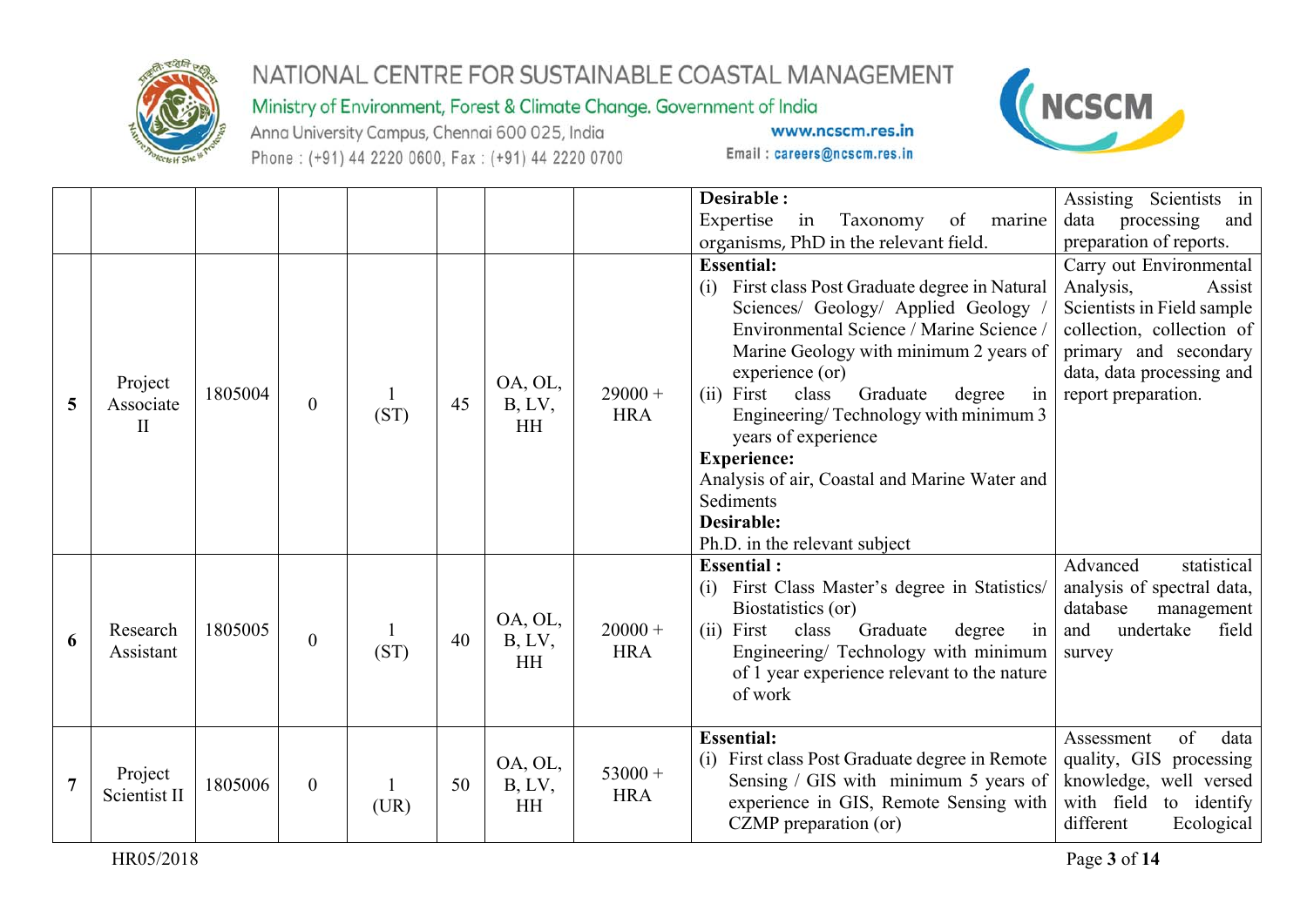

#### Ministry of Environment, Forest & Climate Change. Government of India

Anna University Campus, Chennai 600 025, India Phone: (+91) 44 2220 0600, Fax: (+91) 44 2220 0700



|   |                        |         |              |      |    |                                |                         | (ii) First class Graduate degree in Engineering   Sensitive Areas as per<br>Technology with minimum 6 years of $CRZ$<br>experience in GIS with CZMP preparation collecting the field data<br><b>Experience:</b><br>Field knowledge of HTL, LTL, etc., data<br>collection and preparation of CZMP maps,<br>project level CRZ mapping in ArcGIS platform<br>and CRZ Notifications<br><b>Desirable:</b><br>(i) Ph.D. in the relevant subject<br>(ii) Hands on experience in demarcation of | Notification,<br>using<br>various<br>instruments, preparation<br>and quality control of the<br>output<br>data,<br>etc.,<br>Extraction, Interpretation<br>and change detection<br>analysis of land forms<br>from multi-dated images<br>and demarcation of HTL<br>and LTL |
|---|------------------------|---------|--------------|------|----|--------------------------------|-------------------------|-----------------------------------------------------------------------------------------------------------------------------------------------------------------------------------------------------------------------------------------------------------------------------------------------------------------------------------------------------------------------------------------------------------------------------------------------------------------------------------------|-------------------------------------------------------------------------------------------------------------------------------------------------------------------------------------------------------------------------------------------------------------------------|
|   |                        |         |              |      |    |                                |                         | HTL, LTL, ESAs, CRZ Notification with<br>project level mapping                                                                                                                                                                                                                                                                                                                                                                                                                          |                                                                                                                                                                                                                                                                         |
| 8 | Project<br>Scientist I | 1805007 | $\mathbf{0}$ | (ST) | 50 | OA, OL,<br>B, LV,<br><b>HH</b> | $45000 +$<br><b>HRA</b> | <b>Essential:</b><br>(i) First class Post Graduate degree in Natural<br>Science/ Remote Sensing / GIS with<br>minimum 4 years of experience relevant to  <br>the nature of work (or)<br>(ii) First class Graduate degree in Engineering/<br>Technology with minimum 5 years of<br>experience relevant to the nature of work<br><b>Desirable:</b><br>Ph.D. in the relevant subject                                                                                                       | Remote<br>Carry<br>out<br>Sensing<br>related<br>to<br>Hydrological and Coastal<br>Environment,<br>Digital<br>Classification of Coastal<br>Data Sets<br>and Field<br>biomass<br>survey,<br>assessment and statistical<br>analysis.                                       |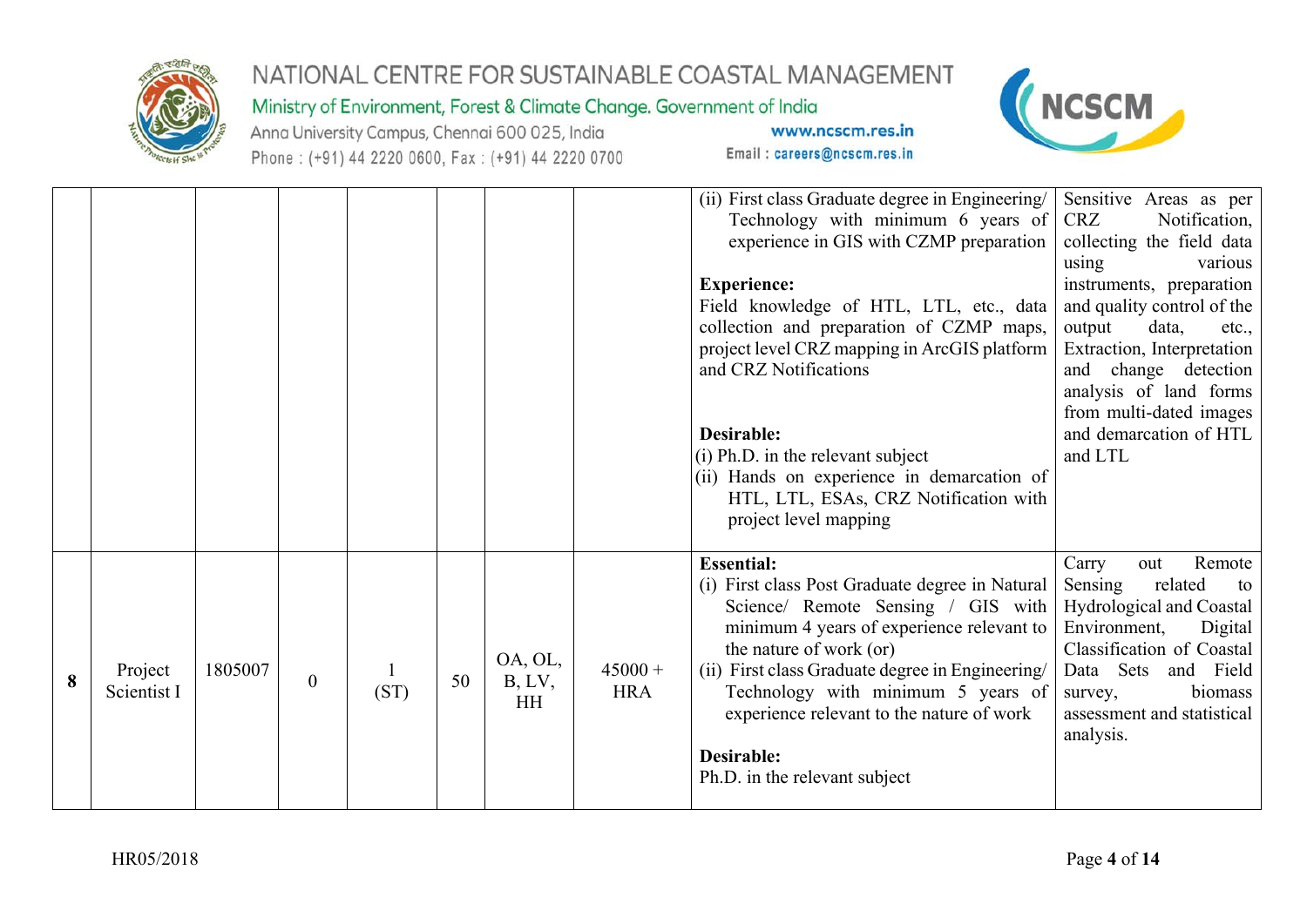

### Ministry of Environment, Forest & Climate Change. Government of India

Anna University Campus, Chennai 600 025, India Phone: (+91) 44 2220 0600, Fax: (+91) 44 2220 0700



| 9  | Project<br>Associate<br>III          | 1805008 | $\mathbf{0}$ | (SC)             | 45 | OA, OL,<br>B, LV,<br><b>HH</b> | $35000 +$<br><b>HRA</b> | <b>Essential:</b><br>First class Master degree in Remote<br>Sensing/GISwith minimum 3years of<br>experience or First class Graduate degree in<br>Engineering/Technology with minimum 4<br>years of experience<br>Experience : Instrument Handling and<br>maintenance knowledge with experience in<br>field data collection using GPS, DGPS, etc.,<br>and processing of data.<br><b>Desirable:</b><br>Ph.D in relevant subject | Undertake field surveys<br>using GPS, DGPS,<br>beach profiling and day-<br>to-day laboratory works,<br>carrying out data<br>analysis and report<br>preparation |
|----|--------------------------------------|---------|--------------|------------------|----|--------------------------------|-------------------------|-------------------------------------------------------------------------------------------------------------------------------------------------------------------------------------------------------------------------------------------------------------------------------------------------------------------------------------------------------------------------------------------------------------------------------|----------------------------------------------------------------------------------------------------------------------------------------------------------------|
| 10 | Project<br>Associate<br>$\mathbf{I}$ | 1804072 | (UR)         | $\theta$         | 45 | OA, OL,<br>B, LV,<br><b>HH</b> | $29000 +$<br><b>HRA</b> | <b>Essential:</b><br>First class Master degree in<br>economics/commerce/finance or equivalent<br>with minimum 2 years of experience related<br>to economic research.<br><b>Desirable:</b><br>$(i)$ Ph.D in economics;<br>(ii) Experience in economic valuation of<br>environmental goods and services of<br>coastal areas                                                                                                     | Assist<br>Scientists<br>in<br>economic valuation<br>of<br>coastal<br>ecosystems<br>Report preparation                                                          |
| 11 | Project<br>Associate I               | 1804073 | (UR)         | $\boldsymbol{0}$ | 45 | OA, OL,<br>B, LV,<br><b>HH</b> | $25000 +$<br><b>HRA</b> | <b>Essential:</b><br>First class Master degree in Sociology or<br>Social Work or equivalent with minimum 1<br>year experience                                                                                                                                                                                                                                                                                                 | Assist<br>Scientists<br>in<br>review of literature like<br>collection of primary and<br>secondary<br>data<br>on<br>climate change impacts;                     |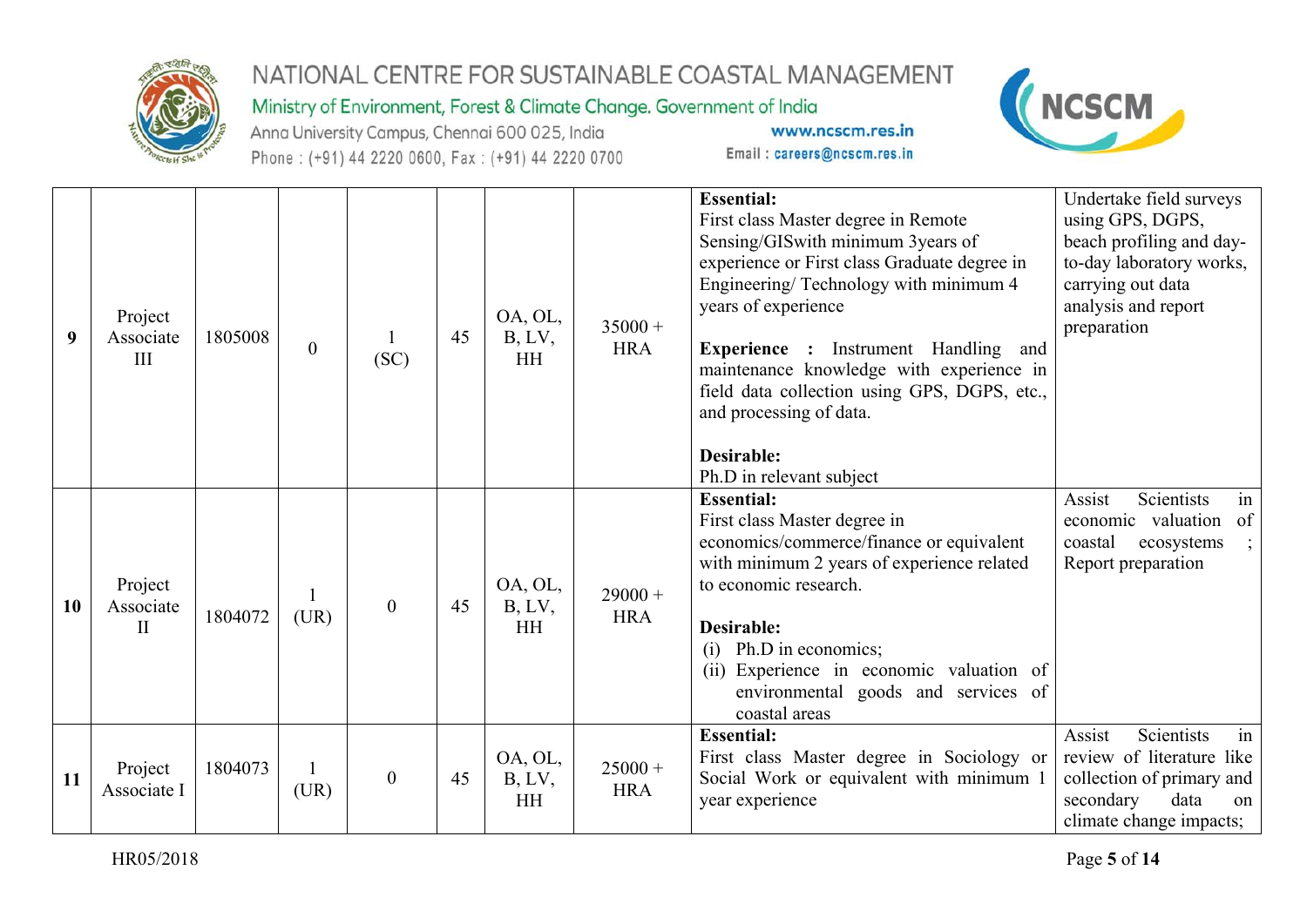

### Ministry of Environment, Forest & Climate Change. Government of India

Anna University Campus, Chennai 600 025, India Phone: (+91) 44 2220 0600, Fax: (+91) 44 2220 0700



|    |                                   |         |                  |                             |    |                     |                         | Desirable:<br>(i) Ph.D in Sociology or Social Work;<br>(ii) Experience<br>and<br>knowledge                                                                                                                                                             | Assist<br>Scientists<br>in<br>planning;<br>on   Report preparation                                                                                            |
|----|-----------------------------------|---------|------------------|-----------------------------|----|---------------------|-------------------------|--------------------------------------------------------------------------------------------------------------------------------------------------------------------------------------------------------------------------------------------------------|---------------------------------------------------------------------------------------------------------------------------------------------------------------|
|    |                                   |         |                  |                             |    |                     |                         | vulnerability assessment and welfare<br>developmental activities                                                                                                                                                                                       |                                                                                                                                                               |
|    |                                   |         |                  |                             |    | OA, OL,             |                         | <b>Essential:</b><br>First class Post Graduate degree in<br>Statistics/Biostatistics/Business analytics<br>or equivalent with minimum 1 year of<br>experience in the areas relevant to<br>biostatistics/socio-economic<br>data<br>processing/analysis. | Decoding of data and<br>statistical analysis of<br>metadata/survey data &<br>inference<br>and<br>assist<br>the<br>scientists<br>in<br>preparation of reports. |
| 12 | Project<br>Associate I            | 1805009 | $\boldsymbol{0}$ | (UR)                        | 45 | B, LV,<br><b>HH</b> | $25000 +$<br><b>HRA</b> | Desirable:<br>Working experience in MS Excel, meta data<br>documentation and statistical analysis and<br>interpretation.<br>Expertise in the use of statistical packages -<br>SPSS, SAS, R, Primer, etc.,<br>PhD in the relevant subject.              |                                                                                                                                                               |
| 13 | Project<br>Technical<br>Assistant | 1805010 | $\boldsymbol{0}$ | 3<br>$(UR - 1)$<br>$SC - 2$ | 35 | <b>HH</b>           | $15000 +$<br><b>HRA</b> | <b>Essential: 10th Pass</b><br><b>Desirable :</b> Experience in Research Institute                                                                                                                                                                     | Assisting in field survey<br>Assisting in field sample<br>collection and laboratory<br>preparatory works<br>Assisting in office and IT<br>related works       |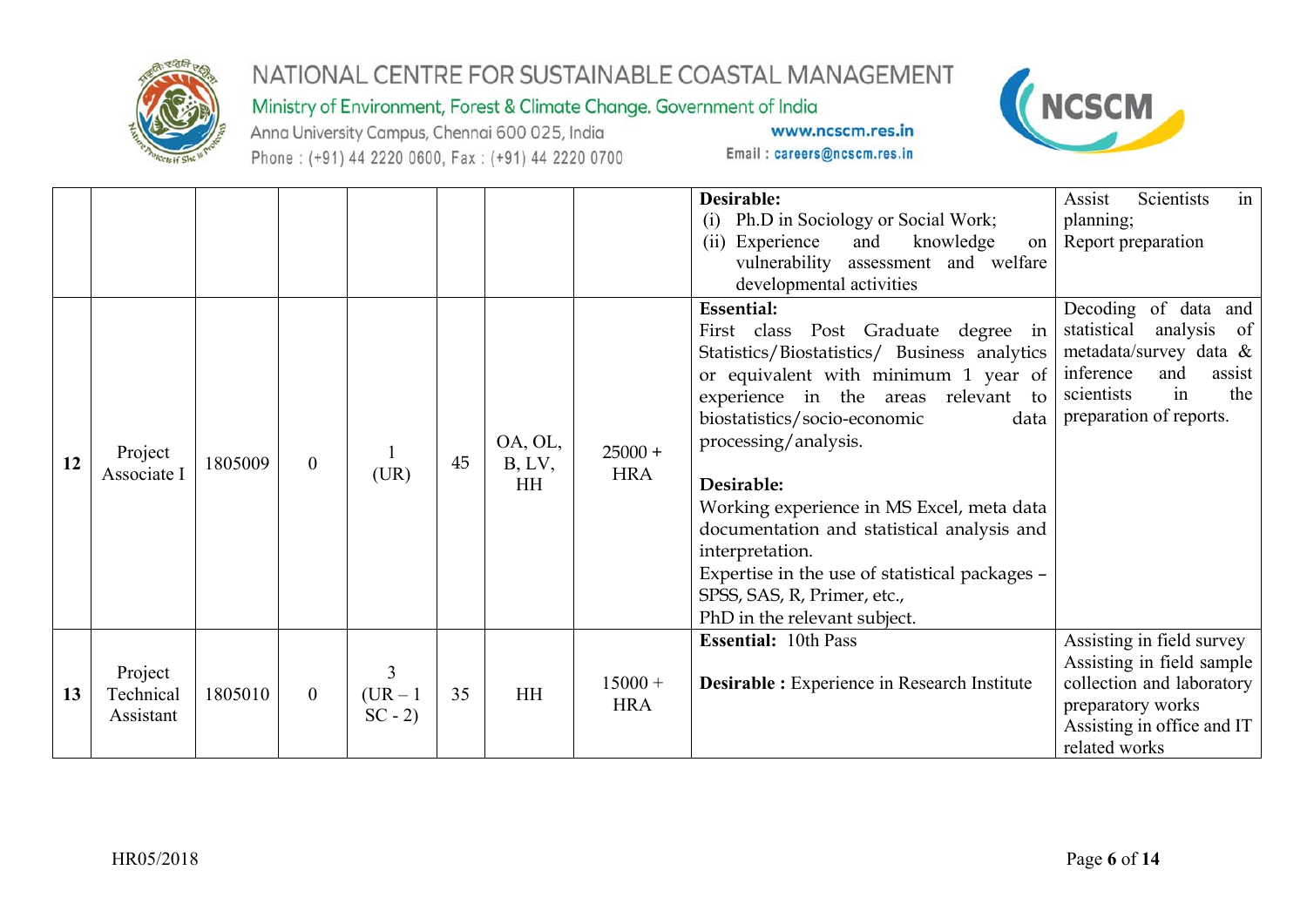

### Ministry of Environment, Forest & Climate Change. Government of India

Anna University Campus, Chennai 600 025, India Phone: (+91) 44 2220 0600, Fax: (+91) 44 2220 0700



| 14 | Technical<br>Engineer I | 1805011 | $\boldsymbol{0}$ | (ST) | 45 | OA, OL,<br><b>HH</b> | $29000 +$<br><b>HRA</b> | <b>Essential:</b><br>(i) Graduate in Computer Science/Computer<br>Applications from a recognized university<br>with 5years' experience in Designing and<br>web development field (or)<br>Graduate degree in Engineering<br>(ii)<br>Technology with 4 years of experience in<br>Designing and web development field;<br>Desirable :<br>Expertise in programming (Java/.PHP/JSP,<br>Spring Framework), MySQL. Working<br>knowledge of HTML, CSS, JavaScript,<br>JQuery, Ajax, and JSON. Knowledge on<br>Application servers | Website<br>layout<br>and<br>designing. Maintenance<br>of website and database<br>and building interactive<br>elements for knowledge<br>development                                                                                                                        |
|----|-------------------------|---------|------------------|------|----|----------------------|-------------------------|---------------------------------------------------------------------------------------------------------------------------------------------------------------------------------------------------------------------------------------------------------------------------------------------------------------------------------------------------------------------------------------------------------------------------------------------------------------------------------------------------------------------------|---------------------------------------------------------------------------------------------------------------------------------------------------------------------------------------------------------------------------------------------------------------------------|
| 15 | Technical<br>Engineer I | 1805012 | $\overline{0}$   | (ST) | 45 | OA, OL,<br><b>HH</b> | 29000+HRA               | <b>Essential:</b><br>(i) Graduate<br>degree in Engineering<br>Technology or equivalent with minimum 4<br>years of experience relevant to the nature of<br>work (or)<br>(ii) Graduate degree or equivalent with $\bullet$<br>minimum 5 years of experience relevant to<br>the nature of work (or)<br>(iii) Diploma in Engineering / Technology or $\bullet$<br>equivalent with Minimum 7 years of<br>experience relevant to the nature of work                                                                             | • Website<br>design,<br>development<br>and<br>maintenance<br>using<br>Flash,<br>JavaScript,<br>HTML, CSS, etc.,<br>Database<br>design,<br>development<br>and<br>maintenance<br>Software<br>design,<br>development<br>and<br>maintenance<br>using<br>Java, PHP, JSP, etc., |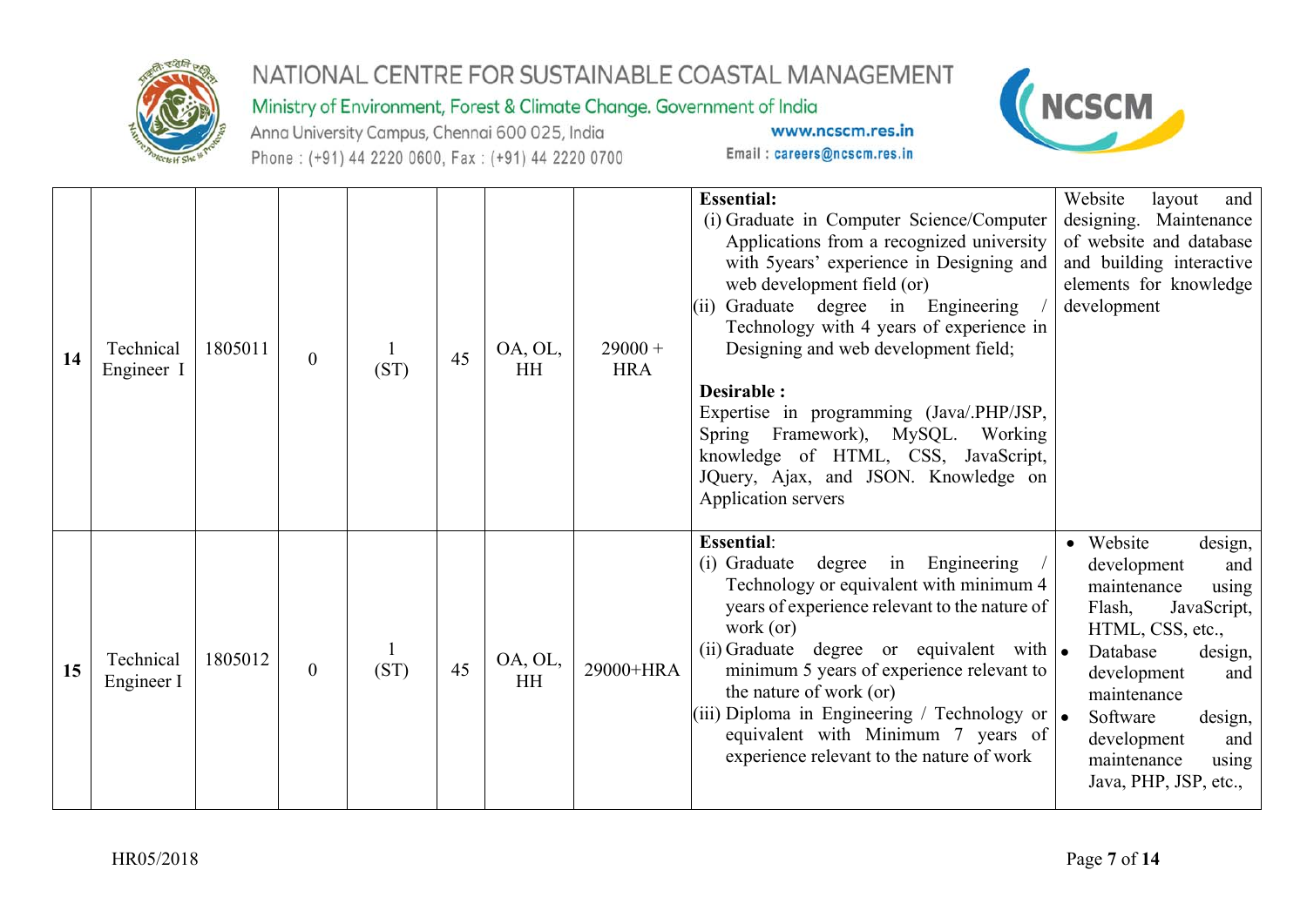

#### Ministry of Environment, Forest & Climate Change. Government of India

Anna University Campus, Chennai 600 025, India Phone: (+91) 44 2220 0600, Fax: (+91) 44 2220 0700



|    |                          |         |                  |      |    |                      |                         | <b>Essential:</b>                                                                                                                                                                                                                                                                                                                                                                                        | Designing of Website                                                                                                                                                                                                                                                                                                                                                               |
|----|--------------------------|---------|------------------|------|----|----------------------|-------------------------|----------------------------------------------------------------------------------------------------------------------------------------------------------------------------------------------------------------------------------------------------------------------------------------------------------------------------------------------------------------------------------------------------------|------------------------------------------------------------------------------------------------------------------------------------------------------------------------------------------------------------------------------------------------------------------------------------------------------------------------------------------------------------------------------------|
| 16 | Technical<br>Assistant V | 1805013 | $\boldsymbol{0}$ | (UR) | 45 | OA, OL,<br>HH        | $25000 +$<br><b>HRA</b> | (i) Graduate<br>degree in Engineering<br>Technology or equivalent with minimum 3<br>years of experience relevant to the nature of<br>work (or)<br>(ii) Graduate degree or equivalent with<br>minimum 4 years of experience relevant to<br>the nature of work (or)<br>$(iii)$ Diploma in Engineering / Technology or<br>equivalent with minimum $6$ years of<br>experience relevant to the nature of work | layout, 2D<br>and 3D<br>Conceptual diagram<br>Designing<br>Report,<br>of<br>Pamphlet<br>Poster<br>and<br>using Adobe Creative<br>Suite<br>(Photoshop,<br>Fireworks,<br>Illustrator,<br>InDesign), Corel Draw,<br>etc.,                                                                                                                                                             |
| 17 | Technical<br>Assistant I | 1805014 | $\overline{0}$   | (UR) | 40 | OA, OL,<br><b>HH</b> | $16000 +$<br><b>HRA</b> | Graduate in Engineering<br><b>Essential:</b><br><b>or</b><br>equivalent<br>Desirable: Knowledge in Networking and<br><b>System Administration</b>                                                                                                                                                                                                                                                        | System, Printers, Plotters<br>Peripherals<br>and<br>maintenance<br>all<br>IT<br>Maintaining<br>peripherals repair<br>and<br>replacement<br>Configuring<br>and<br>maintaining of Antivirus<br>Management<br>Server<br>(Threat)<br>detection,<br>analysis<br>and<br>patches<br>upgrade)<br>Technical<br>Support for<br>workshop,<br>organising<br>internal meetings and<br>Trainings |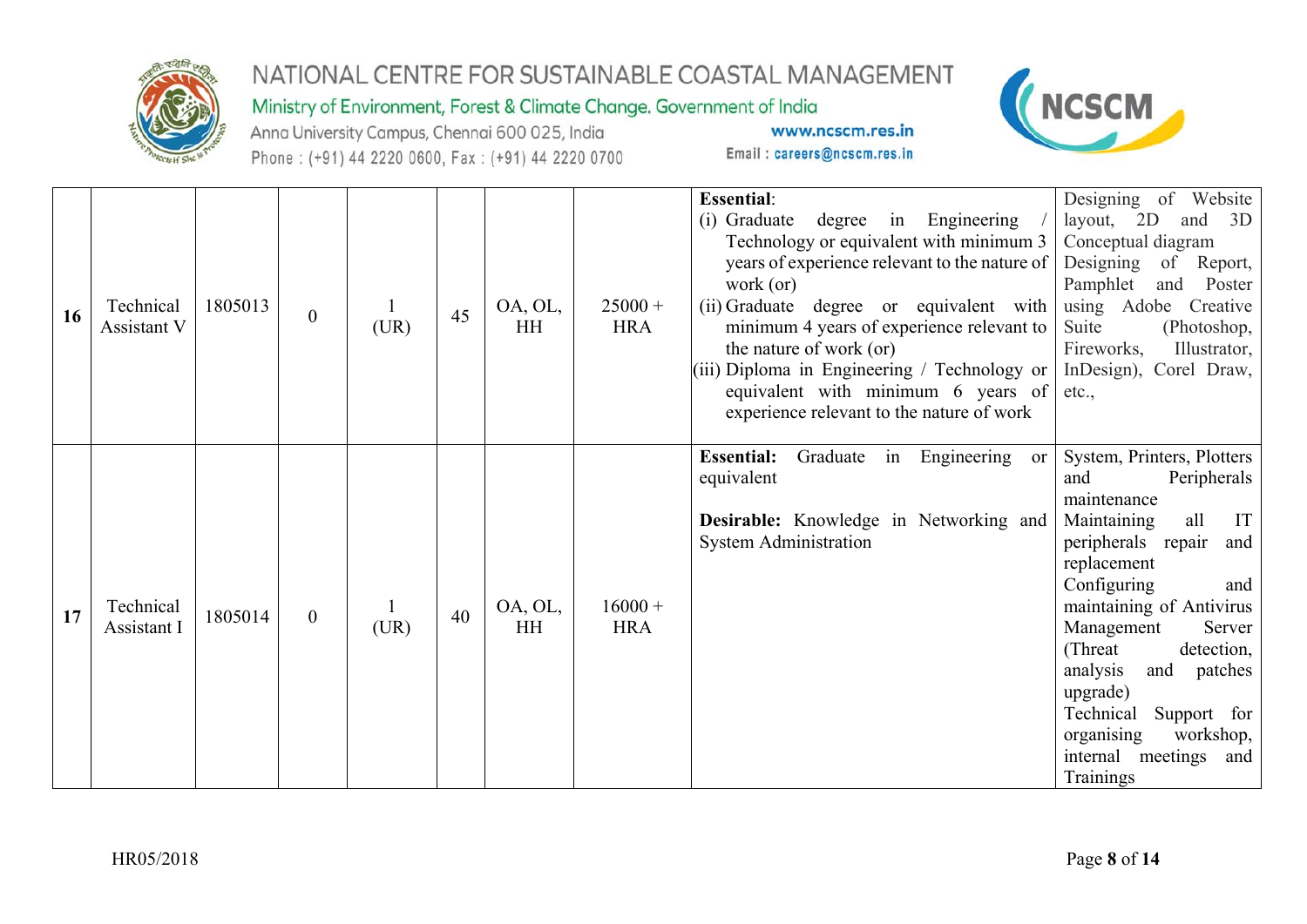

### Ministry of Environment, Forest & Climate Change. Government of India

Anna University Campus, Chennai 600 025, India Phone: (+91) 44 2220 0600, Fax: (+91) 44 2220 0700



| 18 | Finance<br>Associate I | 1805015 | $\overline{0}$ | (UR) | 45 | OA, OL,<br>OAL,<br>BL, MF,<br>B, LV,<br>HH | $29000 +$<br><b>HRA</b> | <b>Essential:</b><br>Graduate degree or equivalent with minimum 5<br>years of experience relevant to the nature of work | Preparation of Sanction,<br>processing of payments of<br>vendor,<br>staff<br>and<br>consultants<br>Filing<br>Record<br>and<br>keeping, Book<br>keeping<br>through tally<br>Maintaining cost records<br>Preparation of cheques                                                          |
|----|------------------------|---------|----------------|------|----|--------------------------------------------|-------------------------|-------------------------------------------------------------------------------------------------------------------------|----------------------------------------------------------------------------------------------------------------------------------------------------------------------------------------------------------------------------------------------------------------------------------------|
| 19 | Finance<br>Assistant I | 1805016 | $\overline{0}$ | (UR) | 40 | OA, OL,<br>OAL,<br>BL, MF,<br>B, LV,<br>HH | $16000+$<br><b>HRA</b>  | <b>Essential:</b><br>Graduate degree or equivalent                                                                      | and keeping safe custody<br>of cheque books.<br>Preparation of Sanction,<br>processing of payments<br>of vendor, staff and<br>consultants<br>Filing<br>Record<br>and<br>keeping, Book keeping<br>through tally, cost and<br>budget<br>details<br>maintenance<br>Maintaining records of |
|    |                        |         |                |      |    |                                            |                         |                                                                                                                         | TDS, GST<br>Matters of TDS&GST.                                                                                                                                                                                                                                                        |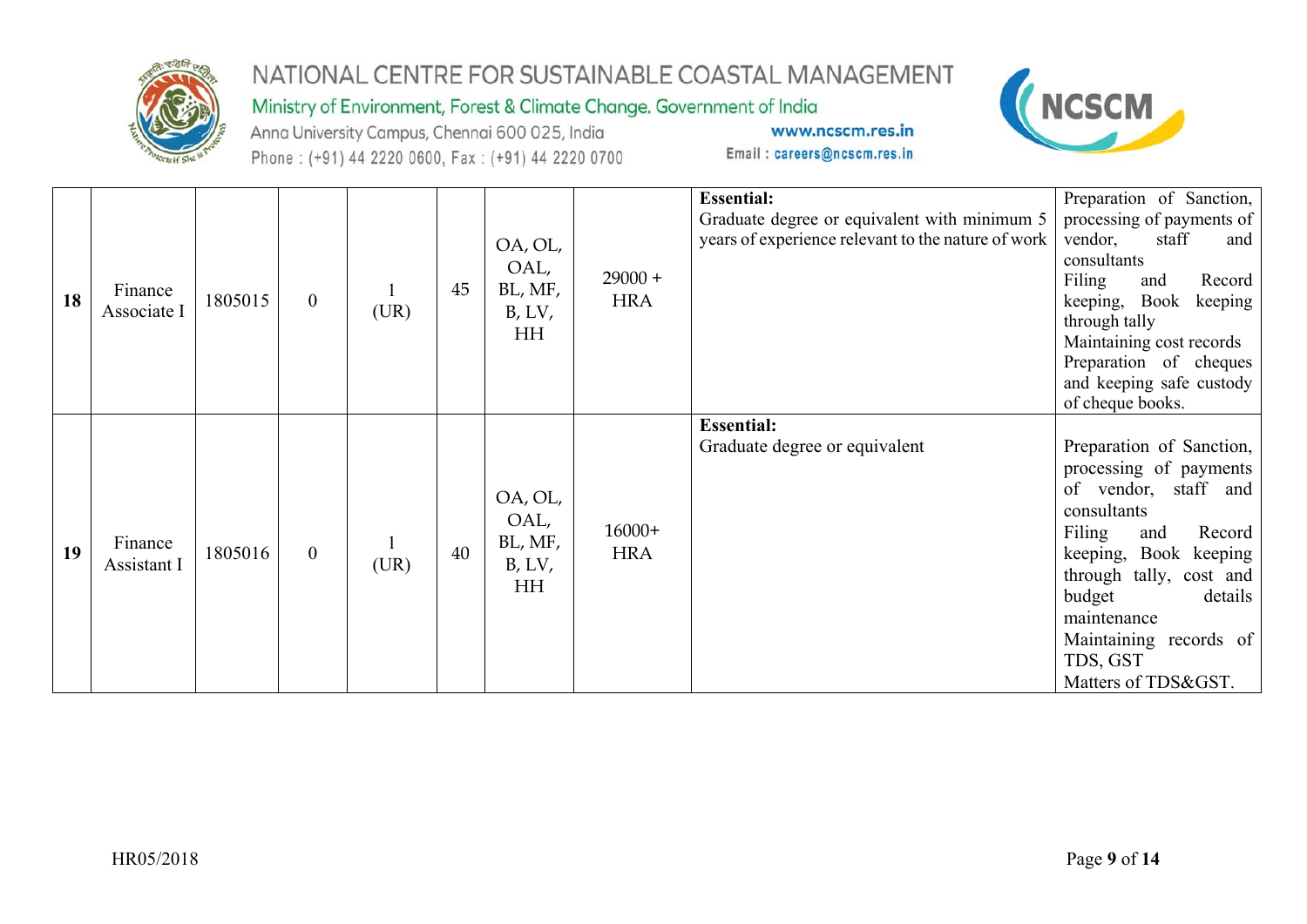

NATIONAL CENTRE FOR SUSTAINABLE COASTAL MANAGEMENT Ministry of Environment, Forest & Climate Change. Government of India Anna University Campus, Chennai 600 025, India www.ncscm.res.in



Email: careers@ncscm.res.in



Abbreviations:

SC: Scheduled Caste; ST: Scheduled Tribe; OBC: Other Backward Community (Non-Creamy Layer); UR: Unreserved; OA : One Arm ; OL : One Leg ; B : Blind ; LV : Low Vision ; HH : Hearing Impaired ; OAL : One Arm and One Leg ; MF : Manipulation of Fingers ; HRA : House Rent Allowance

Interested and eligible candidate shall apply for the above positions in the National Centre for Sustainable Coastal Management (NCSCM), subject to the conditions for application and the general conditions as given below.

Last date for Online Submission of Application is 25/11/2018 (Sunday)

| <b>Interview Schedule for Post Codes</b> | Time      | Date       | Venue                                               |  |  |
|------------------------------------------|-----------|------------|-----------------------------------------------------|--|--|
| 1805001, 1805002, 1804005                | 9.00 A.M  |            |                                                     |  |  |
| 1805003, 1805004                         | 9.30 A.M  | 27/11/2018 |                                                     |  |  |
| 1805005, 1805006, 1805007, 1805008       | 10.00 A.M |            | National Centre for Sustainable                     |  |  |
| 1804072, 1804073, 1805009                | 9.00 A.M  |            | <b>Coastal Management</b><br>Anna University Campus |  |  |
| 1805011, 1805012, 1805013                | 9.30 A.M  | 28/11/2018 | Chennai $-600025$                                   |  |  |
| 1805014, 1805015, 1805016                | 10.00 A.M |            |                                                     |  |  |
| 1805010                                  | 10.30 A.M |            |                                                     |  |  |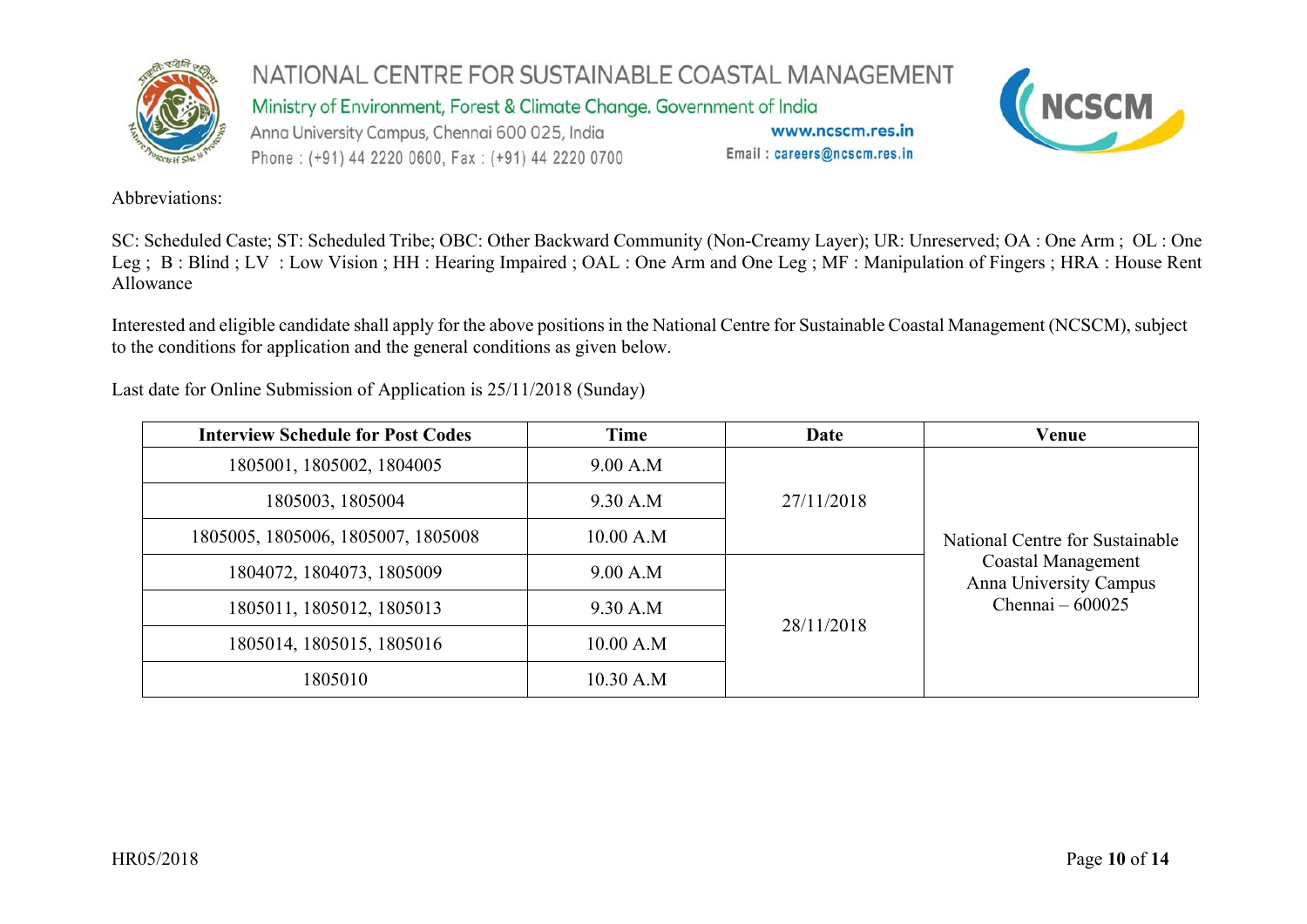

Ministry of Environment, Forest & Climate Change. Government of India

Anna University Campus, Chennai 600 025, India Phone: (+91) 44 2220 0600, Fax: (+91) 44 2220 0700

www.ncscm.res.in Email: careers@ncscm.res.in



#### **Conditions for Application:**

- 1. Candidates who have appeared for interview against a particular post code in the earlier advertisement no. HR04/2018 are requested **not** to reapply for the same post code. However, they can apply for a different post code, if found suitable.
- 2. All positions are open also for candidates who are not physically challenged.
- 3. Candidate needs to submit his/her application online in the website **www.ncscm.res.in/cms/careers/careers.php** on or before **25/11/2018**. No other mode of application shall be considered. Do not apply via **mobile browser**.
- 4. A candidate can apply only up to a **maximum of two post codes**. All applications of the candidate who have applied for more than two post codes will **summarily be rejected**
- 5. Eligible candidates need to undergo certificate verification, followed by a personal interview on a scheduled time, date and venue, which is given in this advertisement.
- 6. It is to be noted that the scheduled certificate verification/personal interview is provided without scrutinising any application and hence if the candidate fails to satisfy, any of the conditions for application as stated in this advertisement or elsewhere, then he/she will not be allowed to attend the certificate verification or the interview, as the case may be. Candidates, who had not cleared the certificate verification process, will not be allowed to attend the interview.
- 7. Candidate appearing for the interview should produce the hard copy of the online application along with necessary documents. No other format of application shall be considered. **Candidates appearing without the hard copy of the online application will not be entertained.**
- 8. The candidate needs to carry the original of all the relevant certificate(s) for verification and a copy for submission. Photocopies of the certificates, even if attested, shall not be considered for certificate verification.
- 9. The candidate is required to produce the following documents in proof of education /experience for verification.
	- Age Proof : SSLC / 10th or equivalent / Passport copy
	- Proof in support of Educational qualification (Provisional/Degree Certificate)

[Note: Mere production of mark sheets or course completion certificate shall not be considered for verification].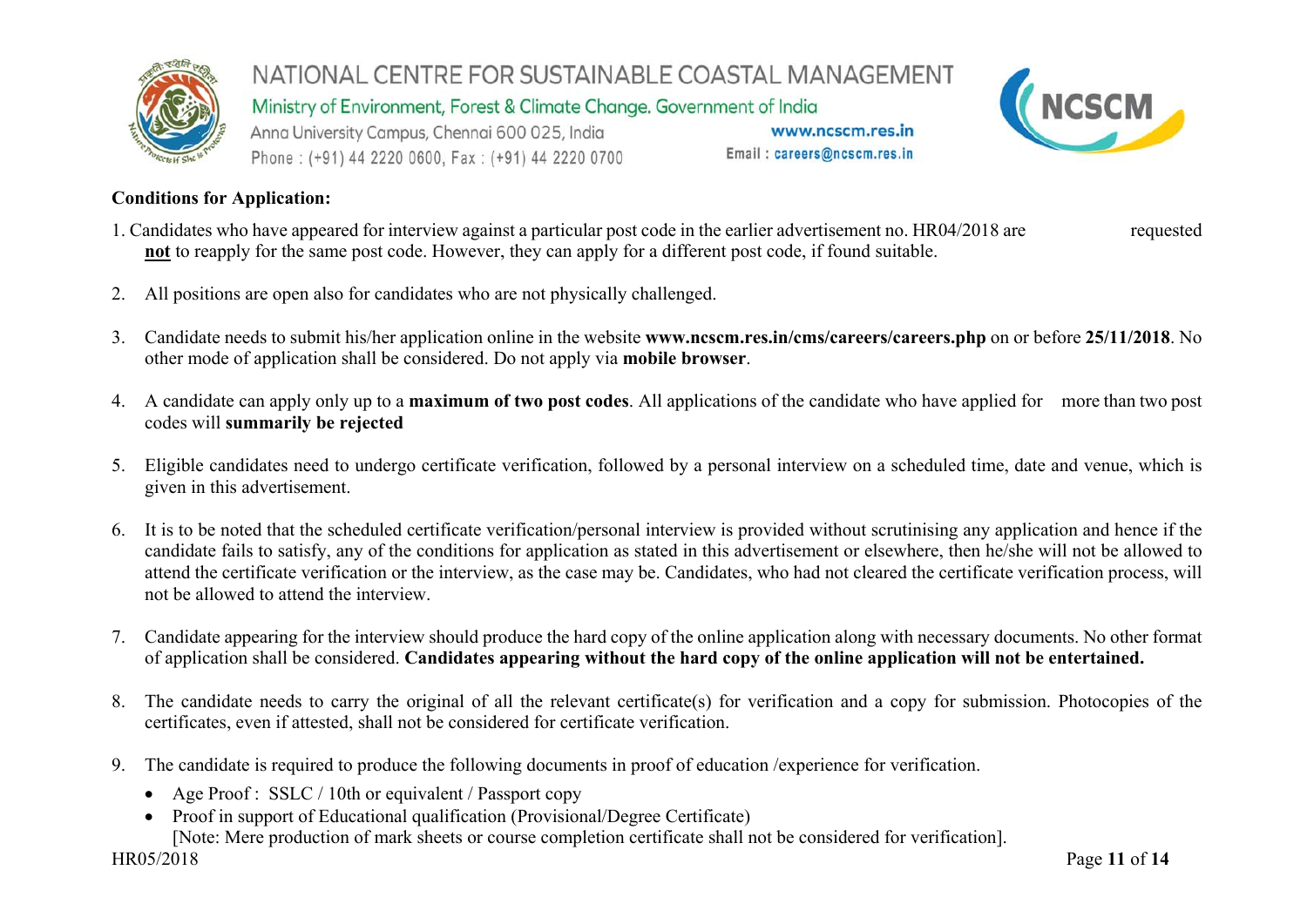

NATIONAL CENTRE FOR SUSTAINABLE COASTAL MANAGEMENT Ministry of Environment, Forest & Climate Change. Government of India

Anna University Campus, Chennai 600 025, India Phone: (+91) 44 2220 0600, Fax: (+91) 44 2220 0700

www.ncscm.res.in Email: careers@ncscm.res.in



- . Proof in support of work or research experience (Experience/Service certificate).
- . Proof in support of OBC (Non-creamy layer) / SC / ST / Physically Challenged

#### **General Conditions:**

- 1. Application is open only for Indian Nationals.
- 2. All communication will be sent to the registered email address.
- 3. Project completion date is **31st December 2018**. The project completion date may vary, at a later stage, because of various reasons
- 4. The appointment will be purely on temporary basis for a specific project and co-terminus with the project, subject to a periodical performance review of the individual.
- 5. Appointment of a candidate in any of the above positions does not entitle him/her, for any permanent/temporary job in NCSCM or the Government of India.
- 6. Reservation and relaxation will be as per Government of India policy. However the maximum age limit including all reservations shall not exceed 56 years.
- 7. The place of posting will be in Chennai or at any other location in India as required. The positions may involve field activities anywhere in India, based on the requirement of the project.
- 8. HRA refers to House Rent Allowance applicable in the respective work location, as declared by Government of India from time to time.
- 9. Date of advertisement would be the cut-off date for age and experience computation.
- 10. **First Class means as specified in the Degree/Provisional certificate. If there is no specification of class in the Degree/Provisional certificate, then the candidates should produce proof of obtaining 60% and above, or 6.5 and above in case of CGPA.**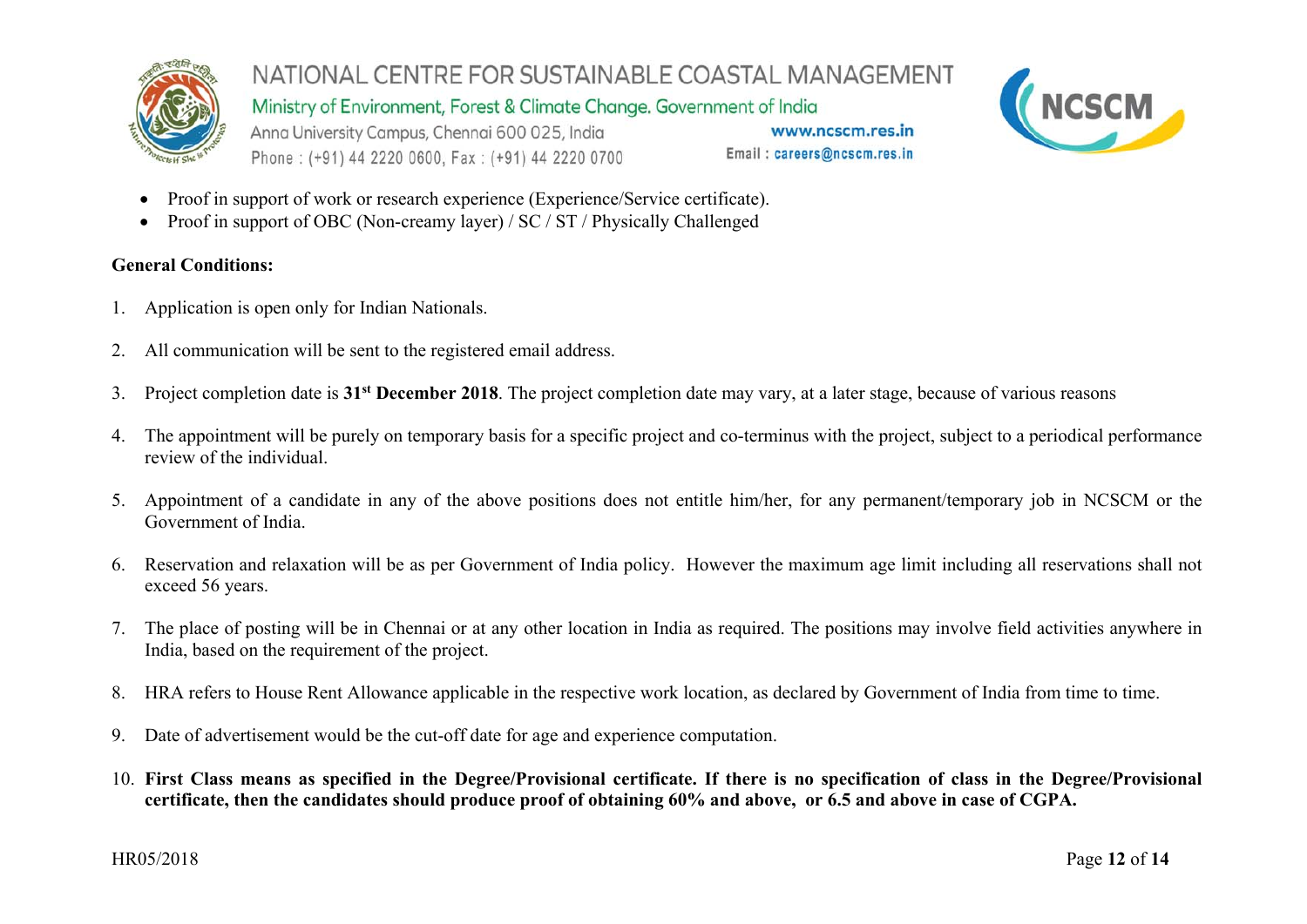

Ministry of Environment, Forest & Climate Change. Government of India

Anna University Campus, Chennai 600 025, India Phone: (+91) 44 2220 0600, Fax: (+91) 44 2220 0700 (NCSCM

www.ncscm.res.in

Email: careers@ncscm.res.in

- 11. Number of years of experience will be counted after the year of award of the qualifying degree, as on the date of advertisement.
- 12. Relevant experience: Only the number of years directly relevant to the specific position shall be considered as experience.
- 13. Higher educational qualification/ specialisation/ experience in relevant areas; academic distinction, awards, etc shall be desirable for every position.
- 14. Positions for which Post Graduate Degree is considered as the essential qualification, awarded Ph.D in relevant subject shall be considered equivalent to three years of experience: and awarded M.Phil in relevant subject shall be considered equivalent to one year of experience.
- 15. Positions for which B.E/ B.Tech is considered as the essential qualification, awarded M.E/ M.Tech in relevant subject shall be considered equivalent to two year of experience.
- 16. Candidates possessing M.E/ M.Tech after obtaining Post Graduate degree in Science are considered equivalent to candidates possessing M.E/ M.Tech after obtaining B.E/ B.Tech, and are eligible to apply for positions which requires B.E/ B.Tech qualification.
- 17. Written or any suitable screening procedure, as considered appropriate for the positions, may be adopted prior/ post interview in order to ascertain the suitability of the candidate, before confirming the offer.
- 18. Conditions for Photograph Image:
	- i.Photograph must be a recent passport style colour picture.
	- ii.Make sure that the picture is in colour, taken against a light-coloured, preferably white, background.
	- iii.Look straight at the camera with a relaxed face.
	- iv.Dimensions 3.5 x 4.5 cm (WxH) or 252 x 324 pixels with 100 dpi resolution (.JPG or .JPEG format).
	- v.Size of file should be between 30 and 150kb.
	- vi. Ensure that the size of the scanned image is not more than 50kb. If the size of the file is more than 50kb, then adjust the settings of the scanner such as the DPI resolution, no. of colours etc. during the process of scanning.
- 19. Conditions for Signature Image:
	- i.The candidate has to sign on white paper with Blue/Black Ink pen.